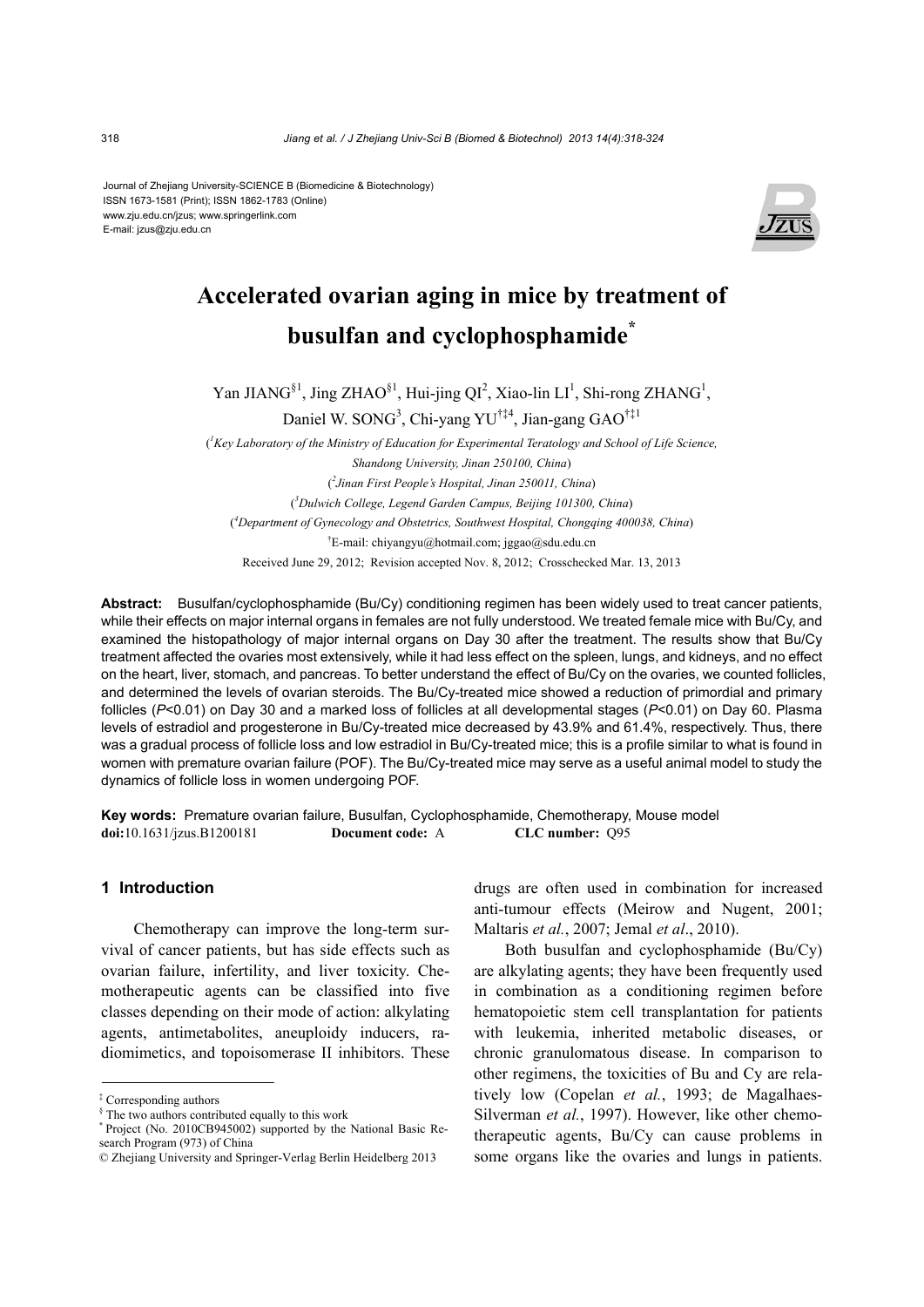The impairment to the ovaries is the most severe compared with the impact upon other organs (Meirow and Nugent, 2001; Ulrickson *et al*., 2009).

There are some relevant reports about the effects of Bu and Cy on major internal organs using mice as models. Al-Hashmi *et al*. (2011) tried to develop a graft-versus-host disease mouse model by treating the mice with Bu/Cy and transplanting with hematopoietic stem cells. They checked the histology of major internal organs of these transplanted mice, and found there were histopathological changes in the liver, pancreas, spleen, lungs, and heart, but not in the kidneys. About the effects of Bu or Cy on ovaries in animals, it was reported that treatment with Bu or Cy alone can cause loss of follicles (Hemsworth and Jackson, 1963; Burkl and Schiechl, 1978; Pelloux *et al*., 1988; Meirow *et al*., 1999; Shirota *et al*., 2003). Until now, there was no systematic study of the effects of the combination of Bu and Cy on major internal organs in mice, especially upon the ovaries, which seem to be the most sensitive to these two drugs. In this study, we examined the effects of a combination of Bu/Cy on major internal organs using female mice as a model and focused on the ovaries. We not only examined the histological changes of the ovaries, but also checked the hormone levels in Bu/Cy-treated mice in comparison with un-treated mice.

#### **2 Materials and methods**

### **2.1 Animals and treatments**

All mice used in these studies were of CD-1 background. Forty female mice at two months of age were treated with a single injection of Bu in dimethyl sulfoxide (DMSO; 12 mg/kg subcutaneously) and Cy in 0.9% (9 g/L) sterile sodium chloride solution (120 mg/kg intraperitoneally) (Johnson *et al*., 2005). Bu powder is difficult to dissolve in water and has been reported to cause occasional deaths by intraperitoneal injection (Jopling and Rosendaal, 2001). We dissolved Bu in DMSO at a concentration of 3.6 mg/ml. We weighed the mice (28–32 g) and injected subcutaneously at the dosage mentioned above (about 0.1 ml for each mouse). Twenty untreated agematched female mice were used as the control group.

On Day 30 after Bu/Cy treatment, twenty mice were weighed, anesthetized with pentobarbital sodium (5 μg/g intraperitoneally) and sacrificed. The major internal organs (the ovary, heart, liver, spleen, lungs, kidneys, stomach, and pancreas) were harvested for histological analysis. We also collected the ovaries of the other twenty Bu/Cy-treated mice on Day 60 to examine their histological changes. All studies were conducted in accordance with the standards of the Shandong University Ethics Committee.

The harvested organs were fixed in 10% formaldehyde. All the samples were embedded in paraffin, sectioned  $(5 \mu m)$ , and stained with hematoxylin and eosin (H&E). Additionally, we counted follicles on ovarian sections. Each ovary produced about 200 sections, and follicles on every 20th section were counted. Follicles were classified as previously assigned (Mayer *et al*., 2004; Myers *et al*., 2004). An oocyte, which was surrounded by a single layer of flattened granulosa cells, was defined as primordial follicles. Primary follicles were defined as an oocyte surrounded by a single layer of cuboidal granulosa cells. Secondary follicles possessed an oocyte surrounded by more than one layer of granulosa cells without antral space. Antral follicles were identified as containing an antral space.

## **2.2 Hormone assay**

On Day 30 after Bu/Cy treatment, whole blood samples (1.0–1.2 ml) were harvested after mice were anesthetized. We collected whole blood samples by retro-orbital puncture. The samples were incubated at 37 °C for 1 h. Thereafter, the samples were centrifuged at 3000 r/min for 30 min at room temperature and the supernatant was collected. The plasma levels of estradiol, progesterone, and testosterone were measured as indicators to assess ovarian senescence in animal models (Danilovich and Ram Sairam, 2006).

### **2.3 Data analyses**

Data analyses included calculations of group means and standard error of means (SEM). Data for follicle numbers and plasma hormone concentrations were analyzed by *t*-test with significance set at *P*  value  $< 0.05$ .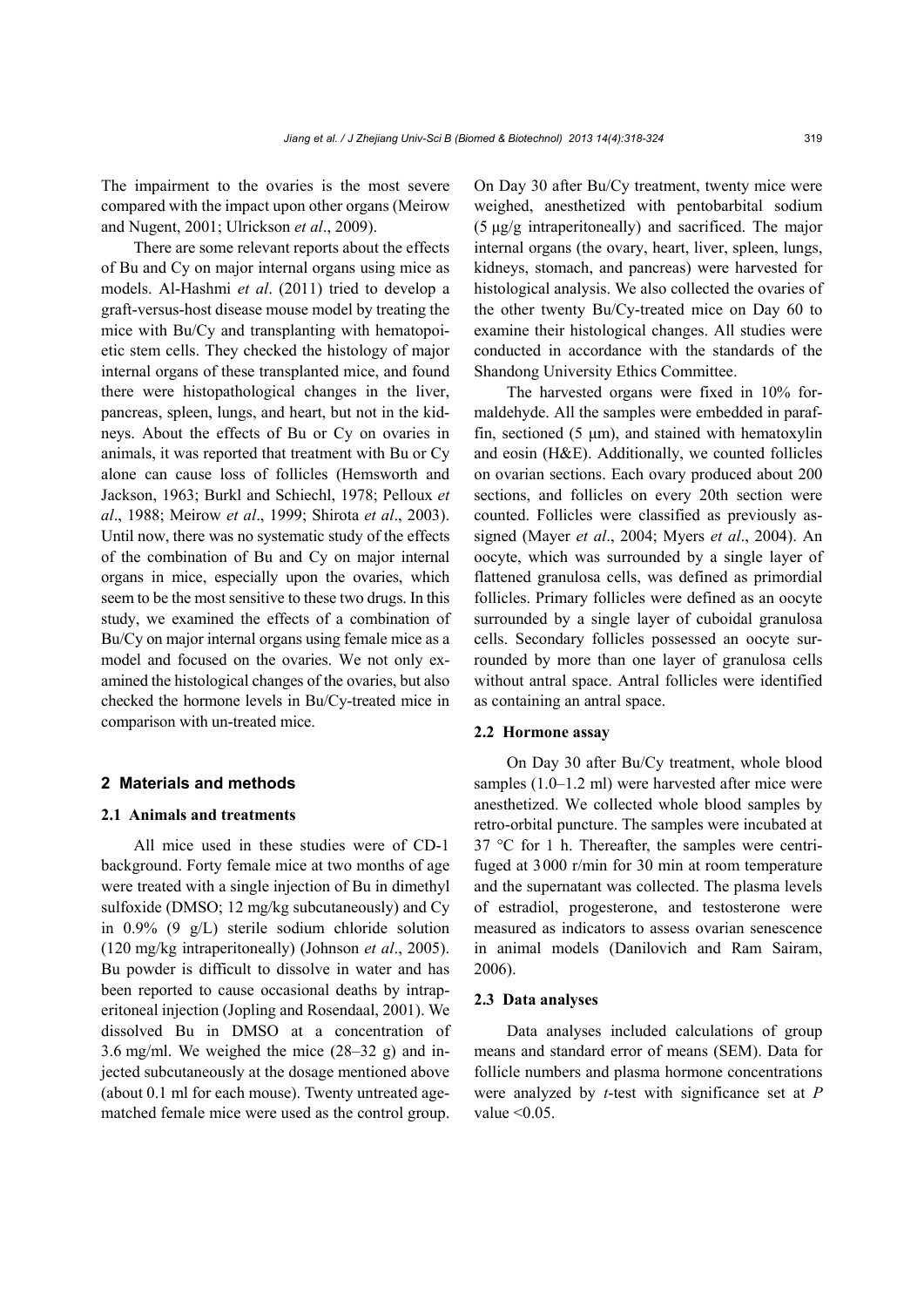# **3 Results**

# **3.1 Histology of the heart, liver, spleen, lungs, kidneys, stomach, and pancreas in Bu/Cy-treated mice**

The mice injected with Bu and Cy had slower locomotor activity and recovered about 3 d later. There is no difference in the body weight of the Bu/Cy-treated mice and the control group.

On Day 30, we harvested the ovaries, hearts,

livers, spleens, lungs, kidneys, stomachs, and pancreases of the Bu/Cy-treated mice and the control group. There was no difference in the size and the weight of the heart, liver, spleen, lungs, kidneys, stomach, and pancreas, and only smaller ovaries were observed in the Bu/Cy-treated mice compared with the controls.

Inflammation in the lungs was observed in the Bu/Cy-treated mice, and there was an accumulation of granulocytes adjacent to alveolar walls, and thicker



## **Fig. 1 Effects of Bu/Cy treatment on histology of the major internal organs**

 $(a, b)$  The lungs;  $(c, d)$  The spleen;  $(e, f)$  The kidney;  $(g, h)$  The heart;  $(i, j)$  The stomach;  $(k, l)$  The liver;  $(m, n)$  The pancreas; (q, r) The ovary on Day 30; (s, t) The ovary on Day 60. H&E stainings of samples from Bu/Cy-treated mice were shown in (b), (d), (f), (h), (j), (l), (n), (r), and (t), and those from age-matched untreated mice were in (a), (c), (e), (g), (i), (k), (m), (q), and (s). There were thinner uterine walls and vaginal walls in Bu/Cy-treated mice (o, right) compared with the age-matched controls (o, left). The ovary of Bu/Cy-treated mice (p, right) was smaller than that of the controls (p, left). There was a significant reduction of primordial and primary follicles in Bu/Cy-treated mice (r) relative to age-matched untreated controls (q); There was a marked loss of follicles and mild fibrosis in part of interstitial area (arrow) in Bu/Cy-treated mice (t) compared with the controls (s)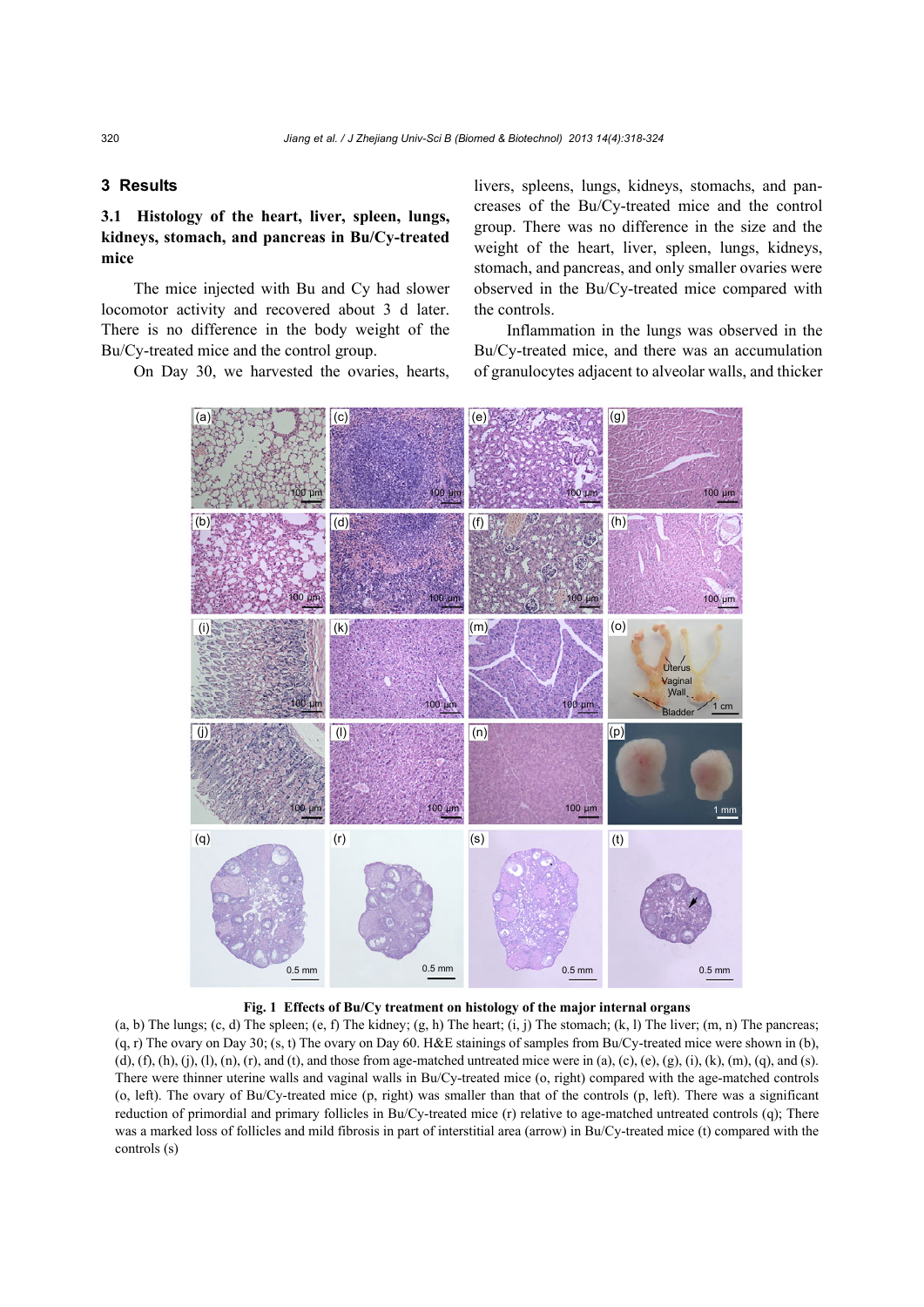alveolar wall (Figs. 1a and 1b). In the spleen of the Bu/Cy-treated mice, moderate extramedullar hematopoiesis was detected in the red pulp, and slight hypocellularity was observed in the splenic corpuscle. Additionally, there was reactive hyperplasia of the white pulp in the spleen of the Bu/Cy-treated mice (Figs. 1c and 1d). There were no changes in the renal structure and in the number of renal corpuscles, and only edema of the renal tubules was detected in the kidney of Bu/Cy-treated mice (Figs. 1e and 1f). No histological changes were observed in the heart, stomach, liver, and pancreas (Figs. 1g–1n).

## **3.2 Gross pathology of urogenital systems and histology of ovary in Bu/Cy-treated mice**

We checked gross pathology of urogenital systems and histology of ovaries on Day 30 after Bu/Cy treatment. We observed uterine atrophy, thinner uterine walls and vaginal walls in Bu/Cy-treated mice in comparison with the controls (Fig. 1o). There were no gross pathological changes in the bladder of Bu/Cy-treated mice. Additionally, when we dissected the uteri in Bu/Cy-treated mice, we found that they were more fragile than the uteri from the control mice. Ovaries in Bu/Cy-treated mice were smaller in size than those in the control mice. The ovarian size in Bu/Cy-treated mice was about 2/3 the size of the ovaries in the control mice (Fig. 1p).

On Day 30 after the Bu/Cy treatment, there was a marked reduction of small follicles (primordial and primary) in the Bu/Cy-treated mice (Fig. 1r) relative to age-matched controls (Fig. 1q), but no significant changes were observed in the number of secondary and antral follicles. By counting the number of follicles on the ovarian sections, we found that primordial and primary follicles in Bu/Cy-treated mice reduced by 56.7% and 54.8%, respectively (*P*<0.01, Fig. 2). On Day 60 after the onset of Bu/Cy treatment, many follicles, at different developmental stages, were observed on the sections of the controls (Fig. 1s). However, there was a significant loss of follicles at all developmental stages in the Bu/Cy-treated mice (Fig. 1t). Additionally, mild fibrosis was observed in part of interstitial area in the Bu/Cy-treated mice (Fig. 1t, arrow). Our data show that Bu/Cy treatment reduces primordial, primary, secondary, and antral follicles by 75.7%, 57.4%, 53.8%, and 57.4%, respectively (*P*<0.01, Fig. 2).

## **3.3 Plasma levels of estradiol, progesterone, and testosterone**

On Day 30 after the onset of Bu/Cy treatment, the plasma samples were collected and tested. Plasma estradiol and progesterone levels were lower in Bu/Cy-treated mice than in the controls. Plasma levels of estradiol and progesterone in Bu/Cy-treated mice decreased by 43.9% and 61.4%, respectively (Figs. 3a and 3b), but there was no significant change in testosterone levels (Fig. 3c).



**Fig. 2 Effect of Bu/Cy treatment on different follicle types** On Day 30, there was a significant reduction (*P*<0.01) of primordial and primary follicles in Bu/Cy-treated mice (hatched bar) compared with age-matched untreated mice (black bar). On Day 60, there was a significant reduction (*P*<0.01) of primordial, primary, secondary, and antral follicles in Bu/Cy-treated mice (white bar) compared with the controls (black bar). Each bar represents the mean±standard error of the mean (SEM) (*n*=5). \*\* *P*<0.01 compared with untreated female mice at the age of three months



**Fig. 3 Plasma levels of estradiol (a), progesterone (b), and testosterone (c) in mice** 

Levels of estradiol and progesterone were tested on Day 30. (a) The plasma level of estradiol in Bu/Cy-treated mice (white bar) decreased by 43.9% compared with the control (black bar). (b) The plasma level of progesterone in Bu/Cy-treated mice (white bar) decreased by 61.4% compared with the control (black bar). (c) There were no significant changes of testosterone levels between Bu/Cy-treated mice and the control. Values are the mean±SEM (*n*=6). \*\* *P*<0.01 compared with untreated age-matched female mice. Control represents the age-matched untreated mice. Treated represents the Bu/Cy-treated mice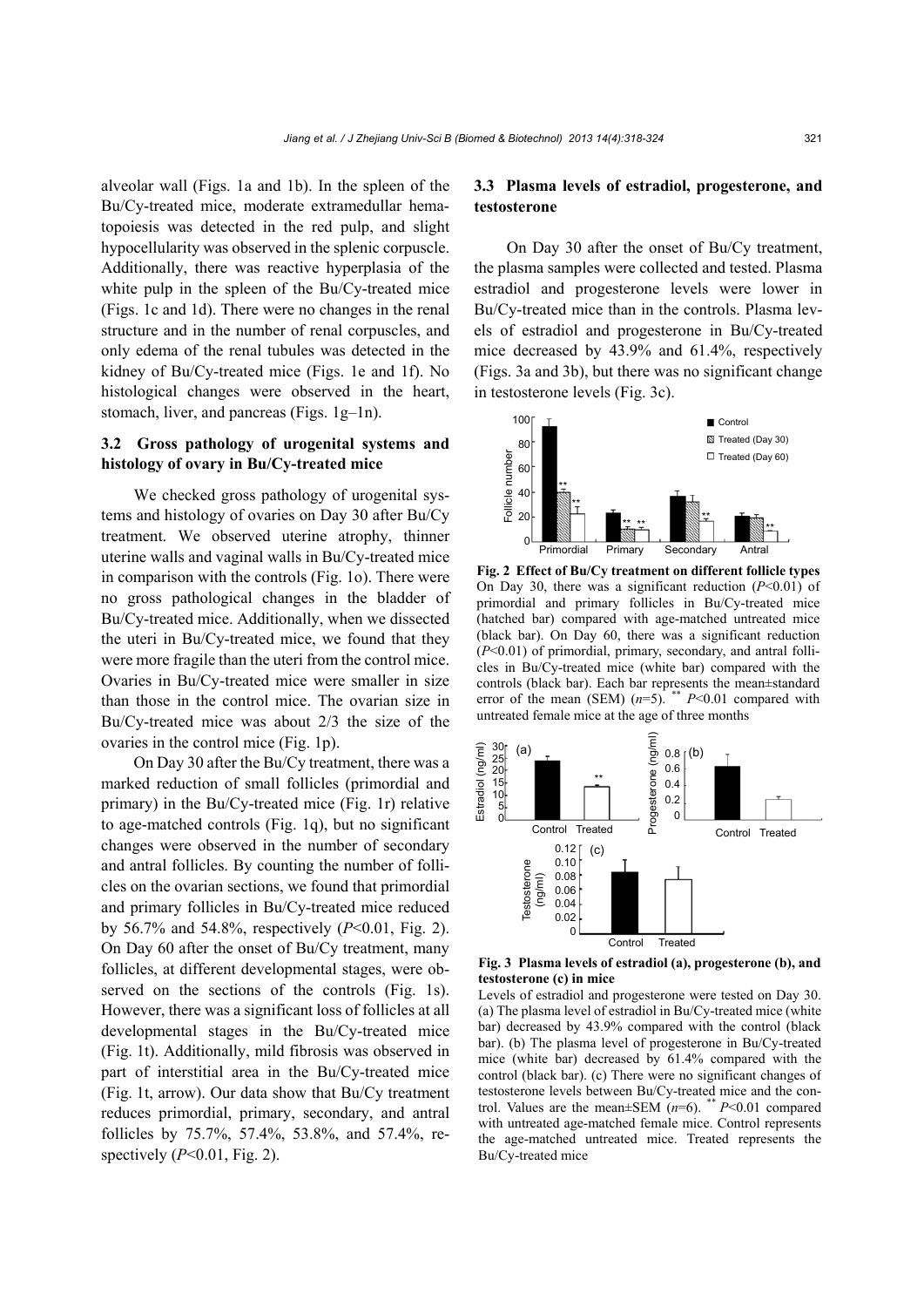## **4 Discussion**

Chemotherapy is an important method to treat cancers. The combination of Bu and Cy (Bu/Cy) is a common regimen that is used before hematopoietic stem cell transplantation for patients with leukemia, inherited metabolic diseases, or chronic granulomatous disease. The clinical observations indicated that cancer patients treated with Bu/Cy can potentially suffer from ovarian failure and infertility (Grigg *et al*., 2000; Meirow and Nugent, 2001; Sklar, 2005; Maltaris *et al*., 2007). However, there are no stuides on the effects of Bu/Cy combination on major internal organs (especially ovaries) using mice as the model.

In this research, the Bu/Cy treatment was provided as a single injection; it was found to cause a gradual process of follicle loss and low estradiol and progesterone in the treated mice. The Bu/Cy-treated mice showed a significant loss of primordial and primary follicles on Day 30, while they showed a significant reduction of follicles at all stages by Day 60.

The development and maturation of ovarian follicles involved several stages, including primordial, primary, secondary, and antral. With the loss of primordial and primary follicles, all growing follicles (secondary and antral) were eventually depleted due to the lack of the precursor follicle populations for recruitment. Estrogen and progesterone were mainly secreted by granulosa cells in the ovaries. With impairment to granulosa cells by the chemotherapeutic agents Bu/Cy, the levels of progesterone and estradiol were reduced. Our results were in accordance with the previous report that Cy could induce granulosa cell apoptosis and cause ovarian damage (Lopez and Luderer, 2004). The thinner uterine walls most likely resulted from the withdrawal of estradiol, since one of estradiol's functions was to act as the growth hormone for the uterine wall (Kaaks *et al*., 2002). The smaller size of ovaries may be the result of Bu/Cy-induced follicle loss.

We also studied the effects of Bu/Cy treatment on other major organs. We found that the treatment of Bu/Cy affected the ovary the most, while it had lesser effects on the spleen, lungs, and kidneys, and no effects on the heart, liver, stomach, and pancreas. Al-Hashmi *et al*. (2011) treated mice with Bu/Cy, and found there were histopathological changes in the liver, pancreas, spleen, lungs, and heart, but not in the kidneys. These different results may attribute to the difference in dosage and the time of examination used in the two laboratories. Also various organs have different repairing capacity after the treatment. Al-Hashmi *et al*. (2011) examined the tissues shortly after treatment, while we examined 1–2 months later. Bu is well known for lung injury shortly after the clinical treatment (Soble and Perry, 1977; Hankins *et al*., 1978; Schallier *et al.*, 1983; Vergnon *et al.*, 1988). However, the literature is lacking a clear understanding of the mechanisms by which Bu induces lung impairment, because there are no animal models of Bu-induced pulmonary toxicity. The Bu/Cy-treated mice in this study showed lung alveolar thickening (similar to those symptoms caused by Bu in clinical observation), and they may be used as animal models to study the mechanisms involved in Bu-induced pulmonary disorders.

The Bu/Cy-treated mice showed a gradual process of follicle loss and low estradiol; these conditions were similar to premature ovarian failure (POF) in women. Thus, the Bu/Cy-treated mice can potentially be used to examine the dynamics of follicle loss that is not easy to perform (if not impossible) in women with POF and help us to understand this disease. It is widely accepted that mammalian ovaries contain a fixed number of primordial follicles at birth. The majority of these follicles undergo a continual process of degeneration termed atresia. Once the oocyte reserve is used up, ovarian senescence occurs; this is referred to as menopause. Natural menopause usually occurs in women at the age of 45–55 years. However, some women under the age of 40 years suffer from ovarian senescence; this is called POF. POF is also called premature menopause, which refers to a group of conditions that include amenorrhoea, hypo-oestrogenism and elevated gonadotrophin levels in women younger than 40 years of age (Shelling, 2010). It was reported that 1%–2% of women younger than 40 years and 0.1% of women younger than 30 years have suffered from POF (Coulam *et al*., 1986).

The etiology of POF is largely unknown, with different factors interacting to produce the clinical symptoms. The known causes of POF included some gene defects, permanent damage to the ovary by toxic chemicals, X-chromosome abnormalities and autoimmune conditions (Woad *et al*., 2006; Dixit *et al*., 2010). However, we still lack a clear understanding of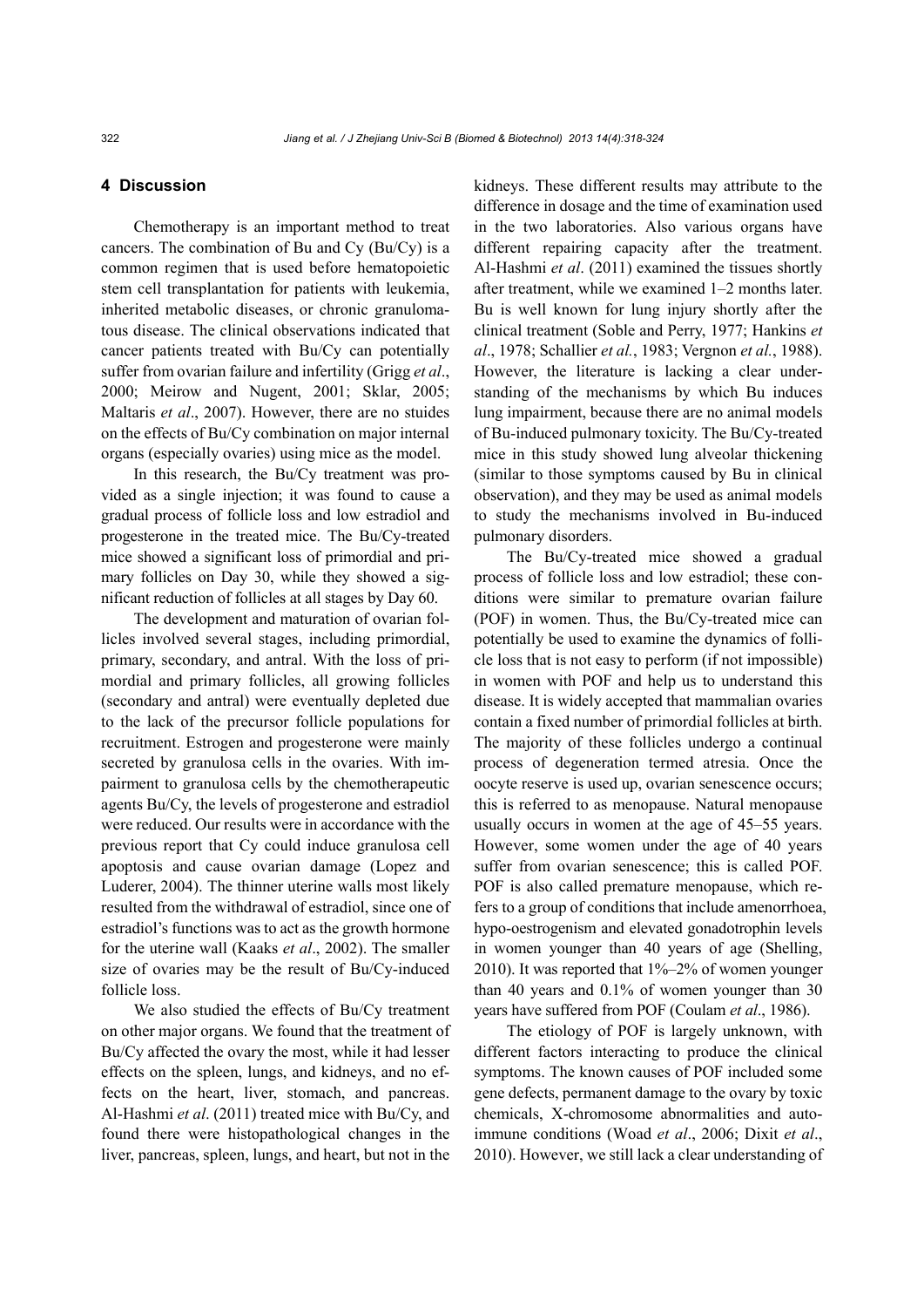POF, such as the causes and the dynamics of follicle depletion. It is important to develop animal models for studying POF, because there is an urgent need to examine the dynamics of follicle loss and the endocrine profiles that can help to evaluate the risks versus benefits of some therapies (like long-term steroid hormone replacement) for this disease (Barrett-Connor and Stuenkel, 1999; Nair and Herrington, 2000; Rossouw *et al*., 2002). Additionally, animal models are especially useful in some research that is impossible or unethical to perform in humans.

There are some reports about the construction of animal models for accelerated reproductive aging. However, there are shortcomings in every case. The ovariectomized animal was the most commonly used model, but no ovary remained to be analyzed in this model, and it can only be used to study effects of ovarian loss on other tissues or systems. Some genetically modified mouse models have been reported, such as follitropin receptor knockout (FORKO) mouse and dioxin/aryl hydrocarbon receptor (AhR) knockout mouse (Dierich *et al*., 1998; Benedict *et al*., 2000). The reproductive systems in these models have been affected at early developmental stage, and normal reproductive systems have never formed. While in POF, the reproductive function is normal in young females, and ovarian failure happens at the age 30–40 years. Additionally, 4-vinylcyclohexene diepoxide (VCD) treated mice were reported to be an animal model of accelerated reproductive aging (Mayer *et al*., 2004). Yet depletion of follicles in VCD-treated mice happened so quickly, no ovarian primordial and primary follicles remained on Day 37 after the initiation of treatment and almost all were lost 46 d after the treatment, a condition which is different from that in POF. Additionally there was a practical shortcoming because these mice had to be treated each day for 15 d.

In summary, the follicle-reduced, ovary-intact mouse model in this study displayed the endocrine profile and some functions of ovaries that resemble those in women with POF. It could be used to study the dynamics of follicle loss in women undergoing POF, and to assess the risks versus benefits of some therapies (like long-term steroid hormone replacement) that are hard or expensive to perform (if not impossible) in women. The Bu/Cy-treated mice, in this study, may prove to be an alternative, inexpensive, and sensitive animal model of accelerated ovarian aging.

## **Acknowledgements**

We thank Drs. Bo HAN (School of Medicine, Shandong University) and Zhong-ke CHEN (School of Life Science, Shandong University) for some help with histological analysis and Prof. Donald HUIS-INGH (Institute for a Secure and Sustainable Environment, University of Tennessee, USA) for critically editing.

#### **Compliance with ethics guidelines**

Yan JIANG, Jing ZHAO, Hui-jing QI, Xiao-lin LI, Shi-rong ZHANG, Daniel W. SONG, Chi-yang YU, and Jian-gang GAO declare that they have no conflict of interest.

All institutional and national guidelines for the care and use of laboratory animals were followed.

#### **References**

- Al-Hashmi, S., Hassan, Z., Sadeghi, B., Rozell, B., Hassan, M., 2011. Dynamics of early histopathological changes in GVHD after busulphan/cyclophosphamide conditioning regimen. *Int. J. Clin. Exp. Pathol.*, **4**(6):596-605.
- Barrett-Connor, E., Stuenkel, C., 1999. Hormones and heart disease in women: heart and estrogen/progestin replacement study in perspective. *J. Clin. Endocrinol. Metab.*, **84**(6):1848-1853. [doi:10.1210/jc.84.6.1848]
- Benedict, J.C., Lin, T.M., Loeffler, I.K., Peterson, R.E., Flaws, J.A., 2000. Physiological role of the aryl hydrocarbon receptor in mouse ovary development. *Toxicol. Sci.*, **56**(2):382-388. [doi:10.1093/toxsci/56.2.382]
- Burkl, W., Schiechl, H., 1978. The growth of follicles in the rat ovary under the influence of busulphan and endoxan. *Cell Tissue Res*., **186**(2):351-359. [doi:10.1007/BF00225543]
- Copelan, E.A., Biggs, J.C., Szer, J., Thompson, J.M., Crilley, P., Brodsky, I., Klein, J.L., Kapoor, N., Harman, G.S., Avalos, B.R., 1993. Allogeneic bone marrow transplantation for acute myelogenous leukemia, acute lymphocytic leukemia, and multiple myeloma following preparation with busulfan and cyclophosphamide (BuCy2). *Semin. Oncol.*, **20**(Suppl. 4):33-38.
- Coulam, C.B., Adamson, S.C., Annegers, J.F., 1986. Incidence of premature ovarian failure. *Obstet. Gynecol.*, **67**(4): 604-606.
- Danilovich, N., Ram Sairam, M., 2006. Recent female mouse models displaying advanced reproductive aging. *Exp. Gerontol.*, **41**(2):117-122. [doi:10.1016/j.exger.2005.10.010]
- de Magalhaes-Silverman, M., Lister, J., Rybka, W., Wilson, J., Ball, E., 1997. Busulfan and cyclophosphamide (Bu/Cy2) as preparative regimen for patients with lymphoma. *Bone Marrow Transplant.*, **19**(8):777-781. [doi:10.1038/sj.bmt. 1700733]